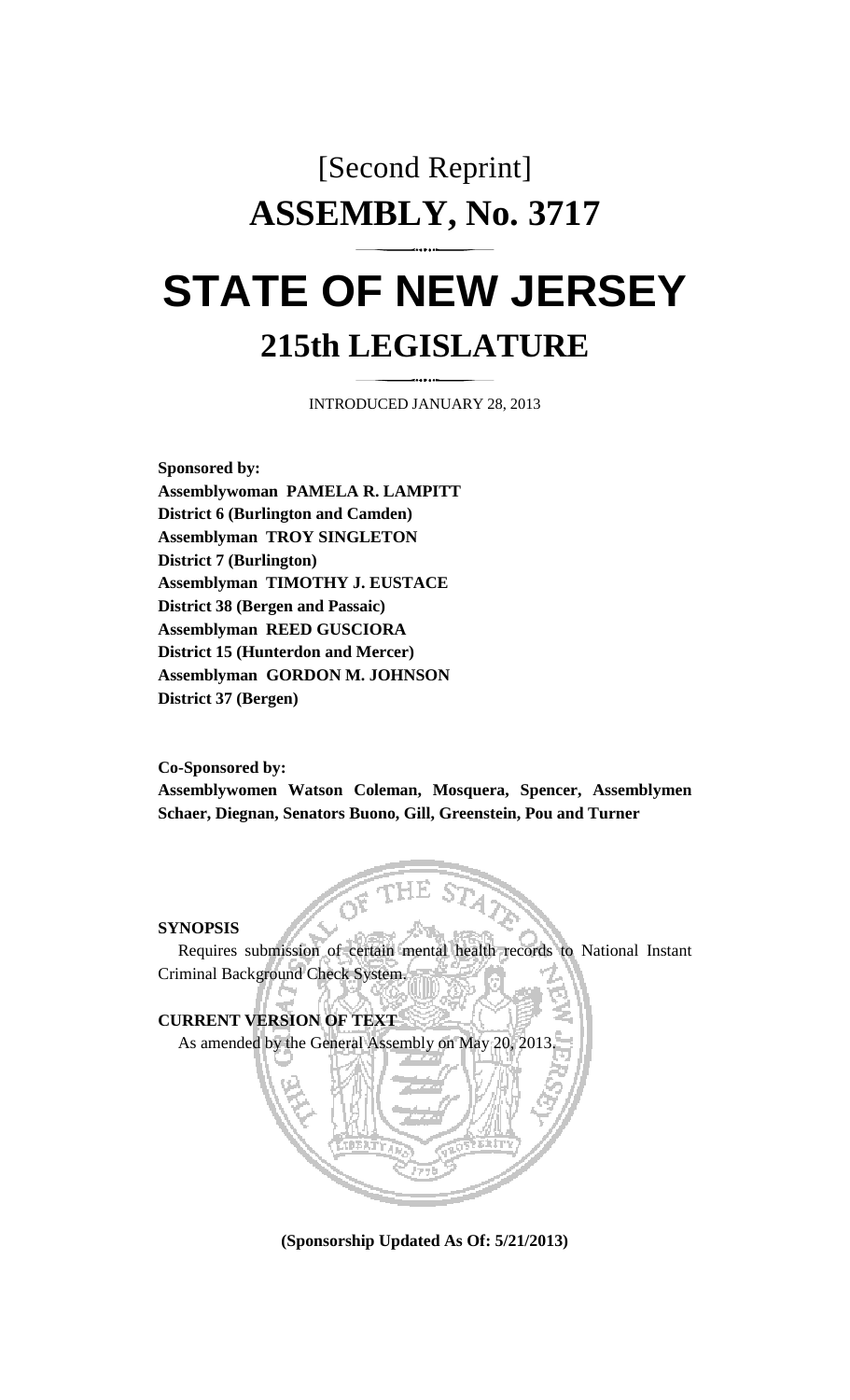## **A3717** [2R] LAMPITT, SINGLETON

2

1 **AN ACT** concerning submission of certain mental health records to 2 the federal National Instant Criminal Background Check System and <sup>1</sup> [amending P.L.1965, c.59] supplementing Title 30 of the 4 Revised Statutes<sup>1</sup>. 5 6 **BE IT ENACTED** *by the Senate and General Assembly of the State*  7 *of New Jersey:* 8 9  $\frac{1}{2}$  [1. Section 11 of P.L.1965, c.59 (C.30:4-24.3) is amended to 10 read as follows: 11 11. All certificates, applications, records, and reports made 12 pursuant to the provisions of Title 30 of the Revised Statutes and 13 directly or indirectly identifying any individual presently or 14 formerly receiving services in a noncorrectional institution under 15 Title 30 of the Revised Statutes, or for whom services in a 16 noncorrectional institution shall be sought under this act shall be 17 kept confidential and shall not be disclosed by any person, except 18 insofar as: 19 a. the individual identified or his legal guardian, if any, or, if 20 he is a minor, his parent or legal guardian, shall consent; or 21 b. disclosure may be necessary to carry out any of the 22 provisions of this act or of article 9 of chapter 82 of Title 2A of the 23 New Jersey Statutes; or 24 c. a court may direct, upon its determination that disclosure is 25 necessary for the conduct of proceedings before it and that failure to 26 make such disclosure would be contrary to the public interest; or 27 d. disclosure may be necessary to conduct an investigation into 28 the financial ability to pay of any person receiving services or his 29 chargeable relatives pursuant to the provisions of R.S.30:1-12. 30 [e. disclosure is needed to comply with the data reporting 31 provisions of the NICS Improvement Amendments Act of 2007, 32 Pub. L. 110-180, and the Brady Handgun Violence Prevention Act 33 of 1993, Pub. L. 103-159.] 34 Nothing in this section shall preclude disclosure, upon proper 35 inquiry, of information as to a patient's current medical condition to 36 any relative or friend or to the patient's personal physician or 37 attorney if it appears that the information is to be used directly or 38 indirectly for the benefit of the patient. 39 Nothing in this section shall preclude the professional staff of a 40 community agency under contract with the Division of Mental 41 Health Services in the Department of Human Services, or of a 42 screening service, short-term care or psychiatric facility as those 43 facilities are defined in section 2 of P.L.1987, c.116 (C.30:4-27.2)

**Matter underlined thus is new matter.** 

 **Matter enclosed in superscript numerals has been adopted as follows: 1 Senate SLP committee amendments adopted May 9, 2013.** 

**EXPLANATION – Matter enclosed in bold-faced brackets** [**thus**] **in the above bill is not enacted and is intended to be omitted in the law.** 

**<sup>2</sup> Assembly floor amendments adopted May 20, 2013.**